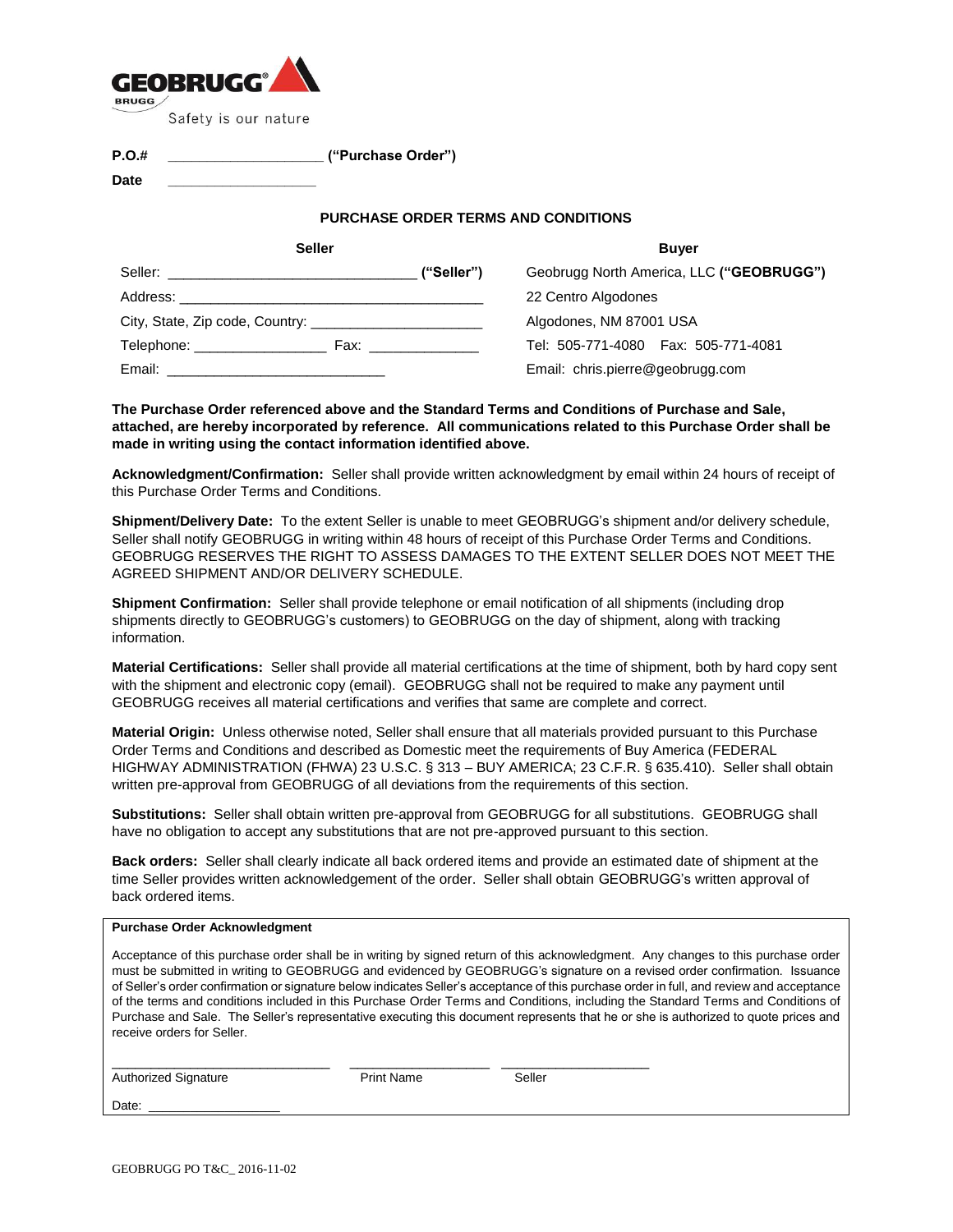

# STANDARD TERMS AND CONDITIONS OF **PURCHASE AND SALE**

# **1. Scope**

These Standard Terms and Conditions of Purchase and Sale ("T&Cs") shall be binding whenever declared applicable in the offers and order contracts of GeoBrugg North America, LLC ("GEOBRUGG") and its supplier ("Seller") regarding the purchase and delivery of goods, products, materials, and/or equipment ("Delivery Items"). GEOBRUGG shall not be bound by any provision or alteration which may appear on Seller's acknowledgment, offer, order confirmation, or other communication, whether written or otherwise, which is at variance with or odds with this agreement, which includes the Purchase Order, Purchase Order Terms and Conditions, and T&Cs ("Agreement"), unless GEOBRUGG expressly approves such provision or alteration in writing.

This Agreement contains the complete and final agreement between GEOBRUGG and Seller, and supersedes any prior or contemporaneous representations, proposals, quotes, understandings, correspondence and agreements. No agreement or understanding to modify this agreement shall be binding on GEOBRUGG unless in writing and signed by GEOBRUGG's authorized agent. No course of dealings between the parties and no usage of the trade shall be relied upon to supplement or explain any term used in this agreement.

To the extent Seller subcontracts the manufacturing, packaging and/or delivery of the Delivery Items, in whole or in part, to a third party (e.g. sub-supplier, sub-contractor, etc.), the Seller shall ensure that said third party agrees in writing to comply with the terms of this Agreement.

# **2. Changes**

Seller and GEOBRUGG, at any time and from time to time, may make changes in any one or more of the following, provided such changes are agreed to in writing, as provided herein:

(a) Drawings, plans, designs or specifications;

(b) Changes to the quantities of the items and/or amount of work furnished hereunder;

- (c) The method of shipment or packing;
- (d) Place of delivery; or
- (e) Time of delivery.

If any such changes cause an increase or decrease in the cost of, or the time required for the performance of this agreement, the adjustment in cost shall be agreed to in writing prior to such change being implemented, and this agreement shall be modified in writing accordingly. Any change to any term of this agreement shall not affect any other term hereof unless expressed in writing and signed by GEOBRUGG's authorized agent.

## **3. Communications**

With respect to all communications related to this Agreement or the Delivery Items, the sender bears the burden of proving that such communications have been received and accessed by the recipient. Such communications are deemed to have been received at the time they are accessed by the recipient.

# **4. Cancellation**

After this Agreement is executed by GEOBRUGG, and until arrival of the whole shipment of Delivery Items to the Place of Performance (see Section 9), GEOBRUGG shall be entitled to cancel orders, in whole or in part, by written notice for the convenience of GEOBRUGG, subject to refunding all costs incurred by Seller in connection with the order. Seller's right to a refund shall not apply, however, where the Delivery Items may be sold or used elsewhere by Seller. GEOBRUGG will only refund costs which Seller substantiates by way of receipts. Upon receipt of GEOBRUGG's written notice of cancellation, Seller shall immediately discontinue its work with respect to the cancelled portion of the order, cancel outstanding orders in writing, clean up its work at the Place of Performance, dispose of its rubbish, remove or deliver its materials, remove its equipment and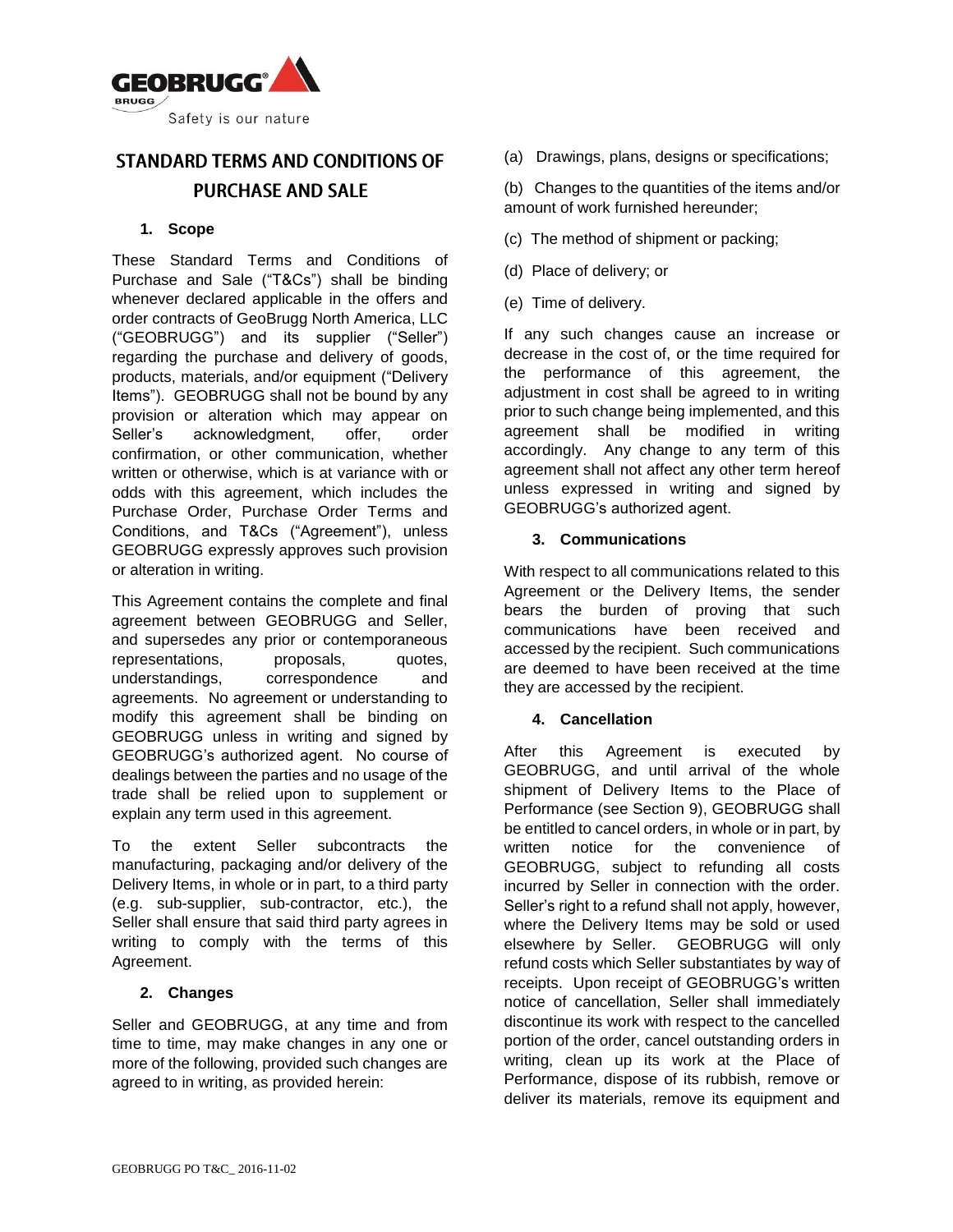

demobilize the Place of Performance, all as directed by GEOBRUGG. Seller waives any and all rights and claims to recover from GEOBRUGG any overhead, interest, or lost profit, or any special, indirect, incidental, consequential, or punitive damages.

## **5. General Obligations of Seller**

Seller is obligated to manufacture, package, and/or deliver the Delivery Items in accordance with the requirements and specifications which it receives from GEOBRUGG. Seller is obligated to deliver Delivery Items which are of perfect quality and suitable for GEOBRUGG intended purpose. All Delivery Items shall be received subject to GEOBRUGG's inspection and rejection.

## **6. Defective Items**

Defective Delivery Items not in accordance with applicable specifications will be held for Seller's instruction and at Seller's risk, and if Seller so directs, will be returned to Seller at Seller's expense. No Delivery Items returned as defective shall be replaced without a new order and shipping schedule. Payment for Delivery Items prior to inspection shall not constitute an acceptance thereof, nor will acceptance relieve Seller of responsibility for patent defects or for fulfillment of its warranties hereunder. Upon failure of Seller to direct disposition of rejected Delivery Items, GEOBRUGG may dispose of the same, at its option and at Seller's expense, in any manner provided by law. Correction or replacement by GEOBRUGG shall in no way invalidate, waive or affect any of Seller's warranties, express or implied, nor cause GEOBRUGG to waive any other remedy at law or in equity. GEOBRUGG may, at its option, inspect the Delivery Items ordered hereunder at Seller's place of manufacture, and Seller agrees to cooperate with GEOBRUGG in connection therewith. Final inspection and acceptance or rejection of the Delivery Items shall, nevertheless, be at the Place of Performance.

# **7. Dispatch/Packaging**

All shipments of Delivery Items shall contain a delivery note indicating, in particular, the order number, number of items, article numbers,

description of the article, delivery date, orderer, and sender.

GEOBRUGG is entitled to return the packaging material sent and invoiced by the Sender to the latter at no additional cost. The transport costs for the return shipping shall be borne by the Seller.

When packaging material cannot be disposed of easily as a result of being harmful to the environment, Seller agrees to bear all disposal costs.

## **8. Delivery Date/Partial Delivery**

Delivery dates are binding. Time is of the essence of this Agreement. Seller shall deliver the Delivery Items to the Place of Performance by the delivery date.

GEOBRUGG reserves the right to store shipments which arrive more than seven days before the agreed delivery date, at the cost of the Seller, or to return them at the cost of the Seller.

Where the Seller fails to effect performance on the contractually agreed delivery date, GEOBRUGG may, after granting a grace period and irrespective of any fault on the part of the Seller, rescind the Agreement, in whole or in part, and claim compensation or uphold the Agreement and claim compensation in lieu of performance, and this shall be without prejudice to GEOBRUGG's right to insist upon continued performance and claim damages for default. GEOBRUGG reserves the right, without liability, in addition to other rights and remedies it may have pursuant to this Agreement or arising under applicable law, to terminate this Agreement for such failure to perform by notice effective when deposited in the U.S. Mail, to proceed against Seller for all damages that GEOBRUGG has suffered on account of the breaches of this Agreement by Seller.

In the event of delayed delivery through no fault of GEOBRUGG, Seller shall grant GEOBRUGG, for each week of delay, a reduction of 1% of the agreed contract price excluding sales tax, but limited to a maximum of 10% of the agreed contract price per delayed delivery.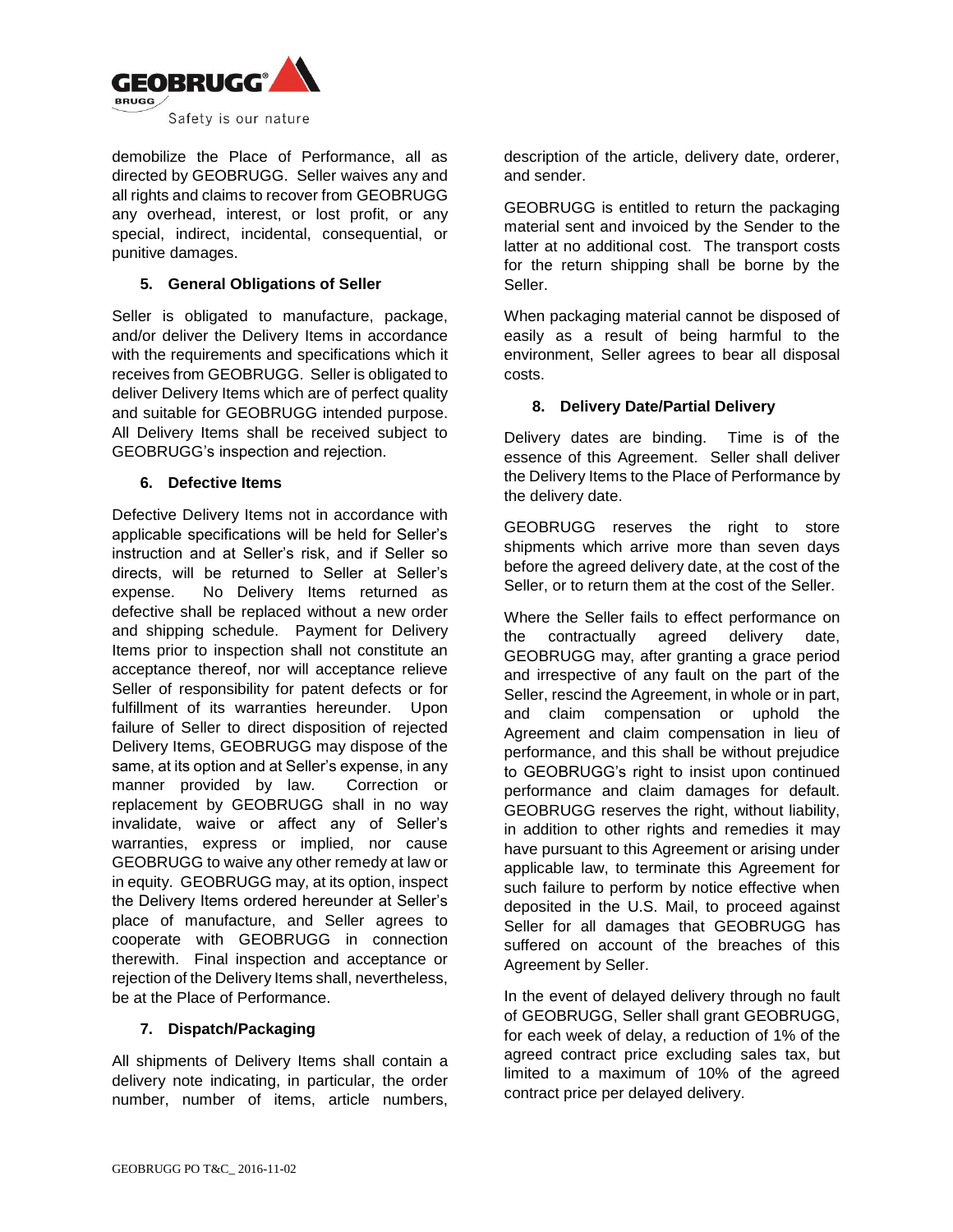

GEOBRUGG reserves the right to postpone agreed delivery dates by providing notification of postponement of the delivery date no later than 14 days before the agreed delivery date. Upon receipt of such notice, Seller agrees to reserve the shipment for GEOBRUGG for up to six months with no effect on the cost. The provisions related to invoicing pursuant to section 12 herein shall remain applicable.

Seller shall not effect partial delivery without the express written approval of GEOBRUGG. In the absence of such approval GEOBRUGG is not obligated to accept partial delivery. Where GEOBRUGG approves a partial delivery, Seller's delivery note shall so indicate.

All additional costs arising as a result of partial delivery, particularly shipping costs, shall be borne by Seller.

Where, as a result of force majeure – e.g. natural disaster, epidemic, strike, or other operational disruption arising through no fault of either party, lasting longer than three weeks – Seller or its subsupplier or sub-contractor is temporarily unable to effect performance, both parties to the Agreement are entitled to rescind the Agreement, in whole or in part, and shall waive all claims for compensation, except that GEOBRUGG shall be entitled to assert claims for its damages unless Seller notifies GEOBRUGG in writing of the reason for the delay and its likely duration within one week of such force majeure occurring. Seller agrees that GEOBRUGG shall not be liable for any damage, whether direct, consequential, or otherwise, that Seller may experience due to such delay.

# **9. Place of Performance, Benefit and Risk**

Delivery of the Delivery Items shall take place exclusively at the delivery address designated in the Purchase Order ("Place of Performance") and subject to the delivery conditions referred to therein.

The benefit and risk and ownership of the Delivery Items passes to GEOBRUGG upon delivery of the Delivery Items at the Place of Performance upon GEOBRUGG's acceptance of such Delivery Items.

## **10. Documentation of Origin**

In the case of cross-border transactions, Seller must provide with the Delivery Items the applicable proof of origin (Certificate of Origin, etc.) that may be required for import customs clearance in the country of destination. All costs arising in this regard shall be borne by the Seller.

Seller shall be responsible for the accuracy and completeness of the information contained in all proofs of origin. Seller shall compensate GEOBRUGG or GEOBRUGG's customer(s), irrespective of fault, for all losses (including, but not limited to, all duties, taxes, fees, and other additional costs) incurred because proof is lacking or incorrect.

## **11. Prices**

The agreed contractual prices are fixed prices exclusive of sales tax which contain all the costs incurred by the Seller in connection with the delivery. This includes, in particular, the cost of transport, insurance, packaging, taxes, customs duty, any VAT that may be imposed, and charges relating to the import of the Delivery Items into the country of destination and/or delivery of the Delivery Items.

GEOBRUGG shall only bear costs that are expressly designated as being its responsibility in the Purchase Order.

In the absence of any provision to the contrary in the purchase order, the price is "Delivered Duty Paid" (DDP) registered office of GEOBRUGG as per Incoterms 2010.

## **12. Invoicing, Payment Conditions, Setoff**

Seller's invoice shall indicate the date on which the Delivery Items were dispatched as well as the order number and must be sent separately to GEOBRUGG immediately after the Delivery Items are shipped.

Unless otherwise agreed in writing or required by law, the agreed price shall be due for payment within 90 days after the later of delivery of the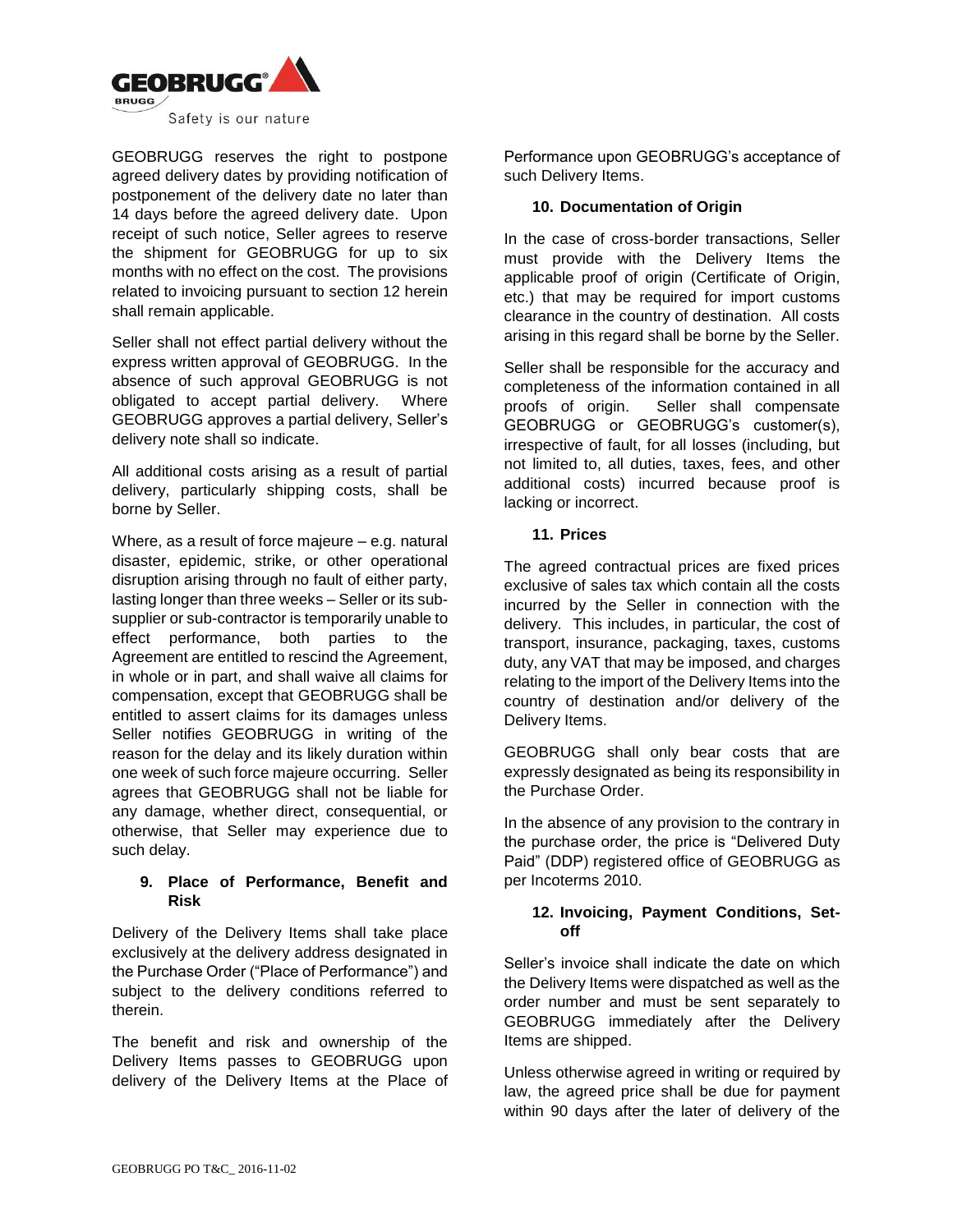

Delivery Items to the Place of Performance or GEOBRUGG's receipt of the invoice. Compliance with the payment deadline is determined by the date on which GEOBRUGG carries out the payment transaction.

Payment of the invoice shall not constitute confirmation that the delivery is free of defects or that it is complete.

Seller is only permitted to set off counterclaims which are undisputed or res judicata. Seller shall have no right of retention or other withholding rights.

Where the delivery is defective, GEOBRUGG shall be entitled to withhold payment until proper performance has been carried out.

# **13. Warranty**

In addition to the warranties implied by law, Seller warrants and guarantees that all Delivery Items and related services provided pursuant to this Agreement will be of the highest quality in design and workmanship and free from defect; shall be new, unless the parties agree otherwise in writing; shall conform to all applicable drawings, plans, designs, specifications, including the specifications provided by GEOBRUGG or its customer, and the terms of this Agreement; shall not be less than merchantable in quality; shall conform to the accepted standards for usage in trade; and shall be fit for the particular purpose intended by GEOBRUGG or its customer. GEOBRUGG is relying on Seller's skill and judgment to select and furnish suitable materials and related services. Seller represents and warrants that all plans, specifications, shop drawings, and other design documents furnished by or through Seller shall be free from errors and omissions and shall conform to all laws and to the requirements of this Agreement; provided, however, that if a higher standard is required to conform to requirements of good and generally accepted engineering practice, such design shall also comply with such higher standard.

Where the Delivery Items and/or related services do not meet any of the warranty standards herein within one (1) year from the date of initial use or acceptance, whichever is later, GEOBRUGG

may, without prejudice to any additional rights and irrespective of any fault on the part of the Seller, direct that Seller either remedy the defects or provide a replacement delivery. If Seller's efforts to remedy the defects or provide a replacement delivery are not satisfactory to GEOBRUGG, GEOBRUGG may, irrespective of any fault on the part of Seller, opt either for a price reduction or rescind the Agreement. Where loss is incurred due to the defect, GEOBRUGG shall have the right to claim compensation, irrespective of any fault on the part of Seller.

The limitation period for claims arising due to defective delivery shall be consistent with the applicable law in the state of the Place of Performance.

All replacements, corrections, and other remedies shall be additionally warranted against defects for a period of one (1) year by Seller, from the date of remedying such defect.

## **14. Marketing of Goods Elsewhere**

Delivery Items ordered by GEOBRUGG, which have either not been delivered by the Seller or not been accepted by GEOBRUGG, cannot be marketed elsewhere by Seller without the express written approval of GEOBRUGG to the extent these Delivery Items bear the company name "GEOBRUGG" or company slogans or brand names or were intended to be supplied especially and exclusively to GEOBRUGG.

Different breaches of the foregoing obligation shall not be considered a single occurrence. For every such breach, in recognition of the harm that would be suffered by GEOBRUGG, Seller shall be obligated to pay GEOBRUGG its damages, including but not limited to attorneys' fees and litigation or arbitration costs incurred in enforcing this provision. This fee shall be without prejudice to GEOBRUGG's right to assert additional claims for compensation irrespective of any fault on the part of Seller.

#### **15. Indemnity**

To the fullest extent permitted by law and subject to the limitations provided herein, Seller shall defend, indemnify, and hold harmless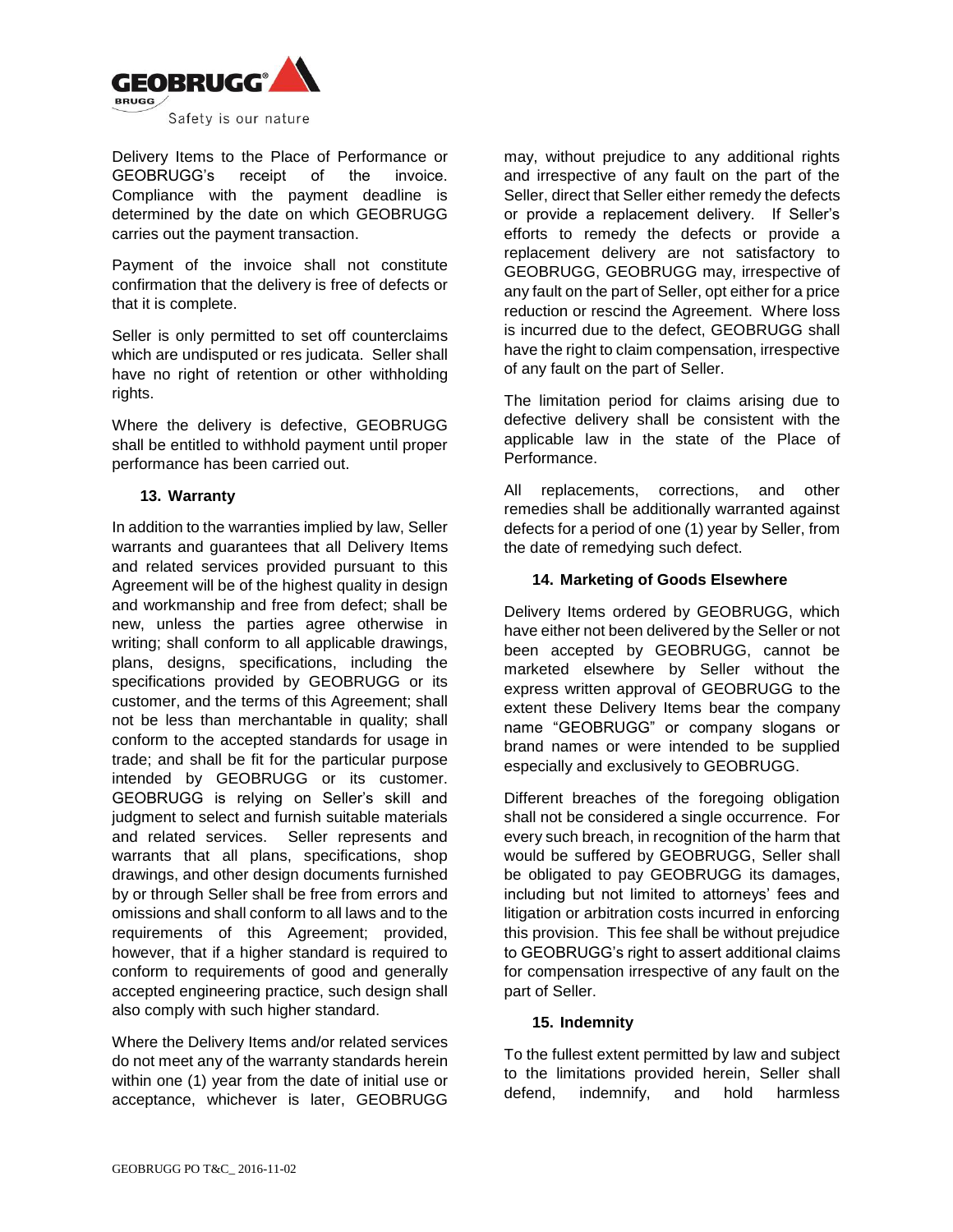

GEOBRUGG from any and all claims, actions, liabilities, losses, costs and expenses (including attorneys' fees, expert fees, expenses and court costs) arising out of its activities in supplying the Delivery Items and any related services, the acts and omissions of any agent, employee or representative of Seller, and any actual or alleged death or injury to any person, damage to any property, or other damage or loss, by whomsoever suffered, resulting or claimed to have resulted in whole or in part from any actual or alleged defect in such materials, whether latent or patent, including actual or alleged improper design or construction, or the failure of such materials to comply with specifications or with any express or implied warranties of Seller, or arising out of any actual or alleged violation concerning such Delivery Items under any law, statute, ordinance, governmental order, rule or regulation, or from any negligence of Seller in performing any required operations at the Place of Performance or project site of GEOBRUGG's customer, and any product recall.

The defense and indemnity obligation herein shall not apply to claims for damages arising out of any actual or alleged death of, or bodily injury to persons or damage to property caused by or resulting from the sole negligence or fault of GEOBRUGG, its employees or agents. In the case of such claims caused by, or resulting from the concurrent negligence or fault of (A) GEOBRUGG, its employees or agents, and (B) Seller, its employees or agents, Seller's duty to defend and indemnify GEOBRUGG shall apply only to the extent of the negligence or fault of Seller, its employees or agents, or other parties for whom Seller is legally responsible.

The indemnification obligation in this Agreement shall not be limited in any way by any limitation on the amount or type of damages, compensation or benefits payable to or for any third party under workers' compensation acts, disability benefits, or other employee benefit acts. Entitlement to recovery of defense costs shall include all fees (of attorneys and others), costs and expenses incurred in good faith. In addition, GEOBRUGG shall be entitled to recover compensation for its in-house expenses (including materials and labor) consumed in its defense. For the purposes

of this indemnity obligation to GEOBRUGG only, and not for the benefit of any employees of Seller, to the fullest extent permitted by law Seller waives its immunity under the applicable workers' compensation law of the state of the Place of Performance. *By its signature on the Purchase Order Terms and Conditions form, Seller acknowledges that the foregoing provisions were mutually negotiated between GEOBRUGG and Seller.*

#### **16. Insurance**

Seller shall maintain one or more liability insurance policies providing coverage for product liability with minimum limits of \$1,000,000 USD annual occurrence, \$2,000,000 USD general aggregate, and \$2,000,000 USD products and completed operations aggregate.

To the extent this is a Design-Build Purchase Order, Seller shall also provide and maintain Professional Liability (Errors & Omissions) insurance as described herein for the duration of the applicable statute of repose. There shall be no exclusion in the policy(ies) for the type or scope of work associated with this Agreement. Minimum limits for such insurance shall be \$1,000,000 USD for each claim or occurrence, \$1,000,000 USD annual or general aggregate.

Seller shall maintain automobile liability insurance with minimum combined single limits of \$1,000,000 USD each occurrence for bodily injury and property damage.

Seller shall maintain workers' compensation insurance at the statutory limit.

Seller shall maintain employers' liability insurance with minimum limits of \$1,000,000 USD each accident for bodily injury; \$1,000,000 USD policy limit for bodily injury by disease; and \$1,000,000 USD each employee for bodily injury by disease.

All insurance supplied by Seller shall be in a form and from issuing companies acceptable to GEOBRUGG. The issuing companies must have a Best's rating of A-, VIII or better. All insurance shall be primary and non-contributing with any other insurance. The required insurance may be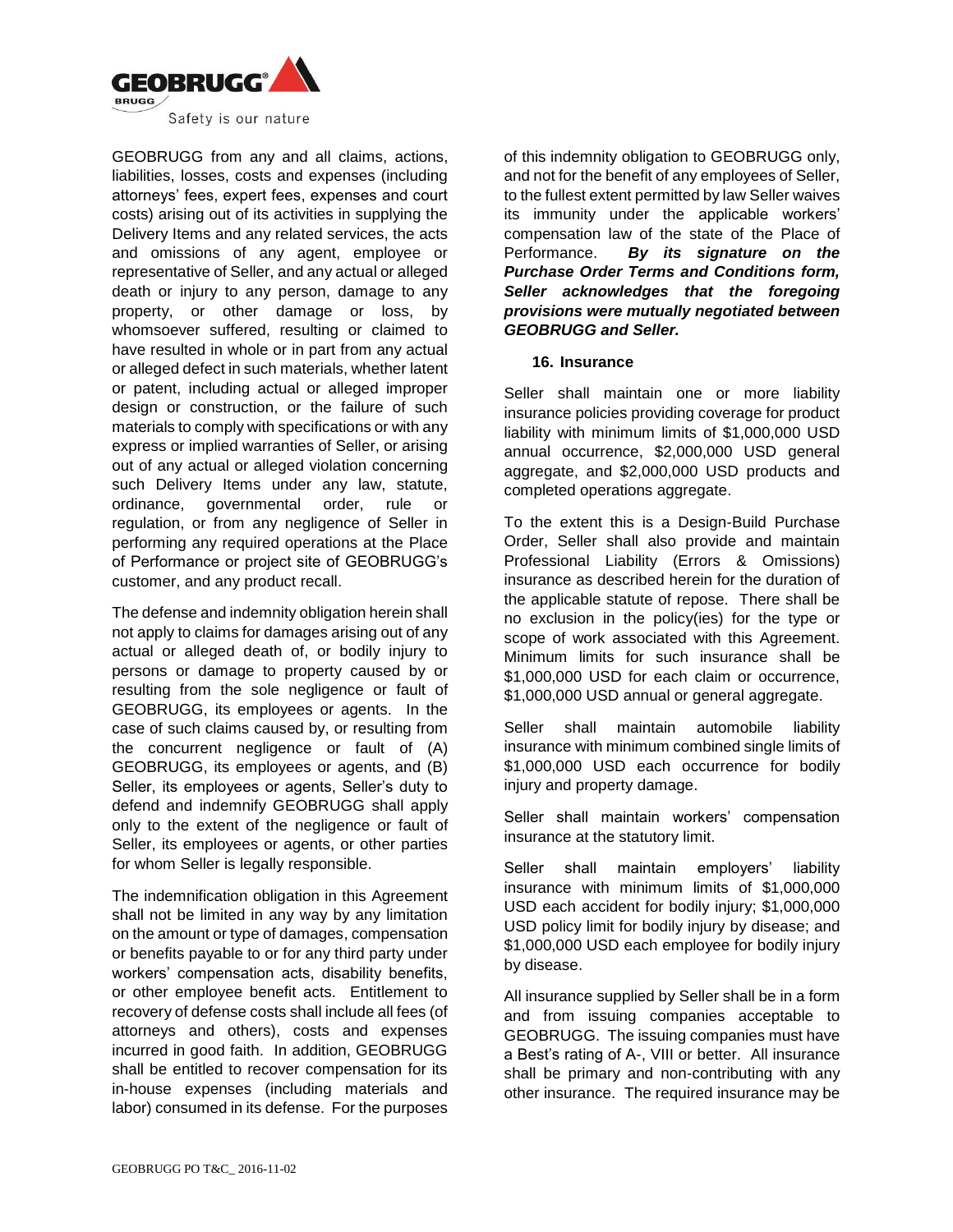

provided through a combination of primary and excess policies including an umbrella form of policy.

To the fullest extent permitted by law, liability policies required hereunder shall, where prudently feasible, name GEOBRUGG, its customer, project owner (if different), and their respective assignees, officials, officers, directors, shareholders, members, managers, employees, construction consultants, agents, representatives, and any additional entities as GEOBRUGG may request, as Additional Insureds. The Additional Insured Endorsement shall be equivalent to ISO form CG2010 (07/04) and ISO form CG2037 (07/04) for completed operations editions and shall state that the coverage provided to the Additional Insureds is primary and non-contributory with respect to any other insurance available to the Additional Insureds. Each member of the Seller team is responsible to ensure to the best of its ability that those entering the job site or Place of Performance have evidence of and hold the appropriate insurance, or that those visitors are escorted while at the job site. Exceptions may be granted where mutually agreed to in writing in advance between GEOBRUGG, its customer or the job site owner, if different, and the member of the Seller team. All policies of insurance required pursuant to this section shall be endorsed to provide that the insurance company shall provide written notice to Seller at least thirty (30) days prior to the effective date of any cancellation of such policies. All policies of insurance that are in any way related to the Delivery Items and associated services to be provided by Seller shall include clauses providing that each underwriter shall waive all its rights of recovery under subrogation or otherwise, against GEOBRUGG, its customer, project owner if different, and GEOBRUGG's suppliers and subcontractors. Seller shall cause to be furnished to GEOBRUGG certificates of insurance evidencing all insurance as required by this Agreement. Upon request by GEOBRUGG, Seller shall provide proof of such insurance and/or copies of the insurance policies, renewals, or replacements thereof. All copies of policies, certificates, renewals and replacements

shall be in a form and content acceptable to GEOBRUGG.

## **17. Rights of Use, Third-Party Rights**

Where intellectual property rights arise or are acquired by the Seller, particularly copyrights and other intellectual property rights, with respect to the Delivery Items which are specially and exclusively manufactured, packaged and/or delivered for GEOBRUGG by Seller, all rights to use and exercise such intellectual property rights shall pass to GEOBRUGG irrevocably, immediately and exclusively and shall be unrestricted as to content, space and time.

Seller shall manufacture, package, and/or deliver the Delivery Items unencumbered by third-party rights, in particular copyrights and other thirdparty intellectual property rights, which impair and/or prevent attainment of the contractually agreed purpose. Seller shall defend, indemnify and hold harmless GEOBRUGG against all thirdparty claims, actions, liabilities, losses, costs and expenses (including attorneys' fees, expert fees, expenses and court costs) arising out of the breach of intellectual property rights due to GEOBRUGG's use of the Delivery Items manufactured, packaged, and/or delivered by the Seller.

# **18. Confidentiality, References**

Seller shall treat all legal relationships between GEOBRUGG and Seller and all commercial and technical details relating thereto, all findings arising from the collaboration with GEOBRUGG ("Information"), and all information passed to the Seller by GEOBRUGG in physical form such as technical documentation, drawings, plans, and other materials ("Documents") as trade secrets and therefore as absolutely confidential. In particular, Seller shall not copy any Documents. All Documents and any items provided on loan shall be returned by Seller immediately upon request by GEOBRUGG, which may be made at any time; and must be returned in any case, without request, no later than the end of the legal relationship. Seller shall have no right of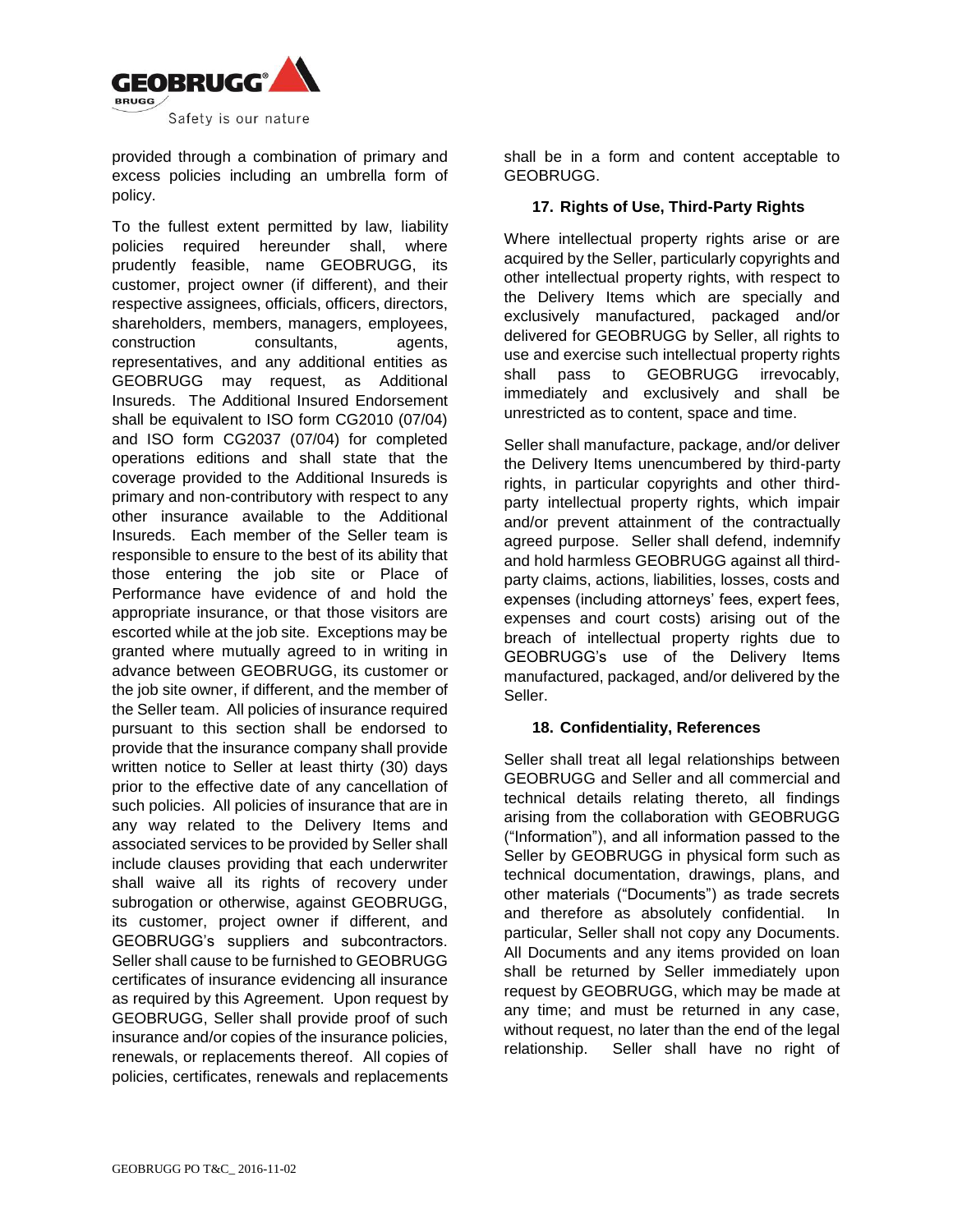

retention with regard to the Information, Documents or loaned items.

Seller shall not advertise or otherwise market its company, products or services using GEOBRUGG's name, brands, or other reference details unless Seller receives the prior written agreement of GEOBRUGG.

Seller shall enter into agreements with its employees, agents, sub-suppliers, and subcontractors which impose the obligations of this section upon each of them. Seller shall be liable to GEOBRUGG for any failure by Seller's employees, agents, sub-suppliers, and subcontractors to comply with the obligations of this section.

## **19. Social Responsibility, Environmental Protection and Anti-Corruption**

Seller undertakes to comply with all laws, statutes, regulations, and ordinances with respect to employees, protecting the environment, health and safety at work, reducing the adverse effects of Seller's activities on human beings and the environment. For this purpose, Seller shall, where possible, set up and develop a management system in compliance with ISO 14001. In addition, Seller shall observe the principles of the UN Global Compact Initiative [\(http://www.unglobalcompact.org\)](http://www.unglobalcompact.org/) and the ILO's International Labour Standards [\(http://www.ilo.org\)](http://www.ilo.org/). These relate principally to the protection of international human rights, the right to collective bargaining, the abolition of child and forced labor, the elimination of discrimination in the field of employment and occupation, environmental responsibility and combatting corruption.

In particular, Seller shall ensure on behalf of its company that the manufacture or processing of the Delivery Items takes or has taken place without the use of exploitive child labor within the meaning of ILO Convention No. 182 and without violating the obligations arising from the implementation of this Convention or from other applicable national or international provisions on combatting exploitative child labor. Further, Seller gives its assurance that its company, subsuppliers, and sub-contractors of every tier have

taken active and effective measures to exclude exploitative child labor, within the meaning of ILO Convention No. 182, from the manufacture or processing of the Delivery Items. Seller shall impose corresponding obligations on its subsuppliers and sub-contractors and undertake monitoring measures in this respect. GEOBRUGG is entitled to examine the content of the agreements. Seller shall, upon request by GEOBRUGG, provide proof of the measures it has taken.

Seller shall not use any conflict commodities in the manufacture of its Delivery Items. Conflict commodities are, for example, columbite-tantalite (coltan), casserite (tin ore), gold, wolframite, and their derivatives from the Democratic Republic of the Congo and its neighboring countries, defined in more detail in Article 1502 Section (e)(1) and (4) of the Dodd Frank Acts (USA). Seller shall take and implement suitable measures to ban the procurement and use of conflict commodities. In the event the Supplier uses columbite-tantalite (coltan), casserite (tin ore), gold, wolframite, or their derivatives in the manufacture of the Delivery Items, Seller shall provide GEOBRUGG with proof, on an annual basis, that it has not violated the ban on the use of conflict commodities.

GEOBRUGG has undertaken to implement all transactions without the use of blackmail, bribery, and other unlawful, unethical and fraudulent activities. Seller undertakes to comply with all applicable laws and regulations, particularly the US Foreign Corrupt Practices Act.

In connection with transactions with GEOBRUGG, Seller shall not offer, promise, authorize, give, demand or accept any gift, loan, commission, consideration or other advantage from or to any person as an inducement to commit a dishonest or illegal act or a breach of contract, in order to obtain, keep or procure an order, or to secure any other unfair advantage. Under this provision, unlawful payments therefor include offers, promises, and authorizations of payments, whatever the amount, made with the aim of expediting routine administrative tasks. Seller shall introduce appropriate procedures for